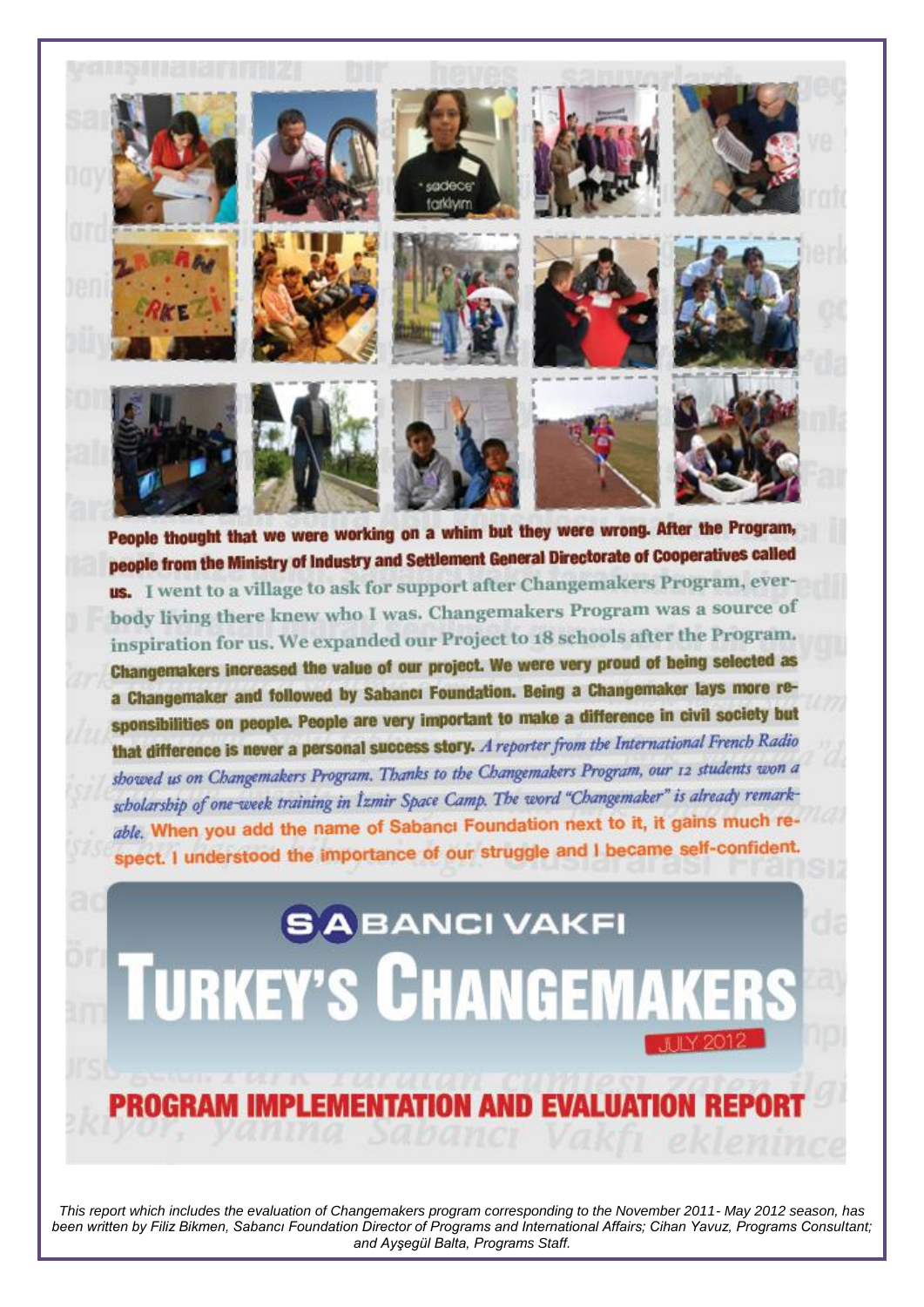## **EXECUTIVE SUMMARY**

The Turkey's Changemakers project was initiated by the Sabancı Foundation in 2009 in order to **create awareness** and **encourage** more **sensitive and active citizenship** by enhancing the visibility of the stories and work of those who contribute to **social development in Turkey**.

Sabancı Foundation Turkey's Changemakers project was designed to publicize these stories through social media and web site broadcasting. [www.farkyaratanlar.org,](http://www.farkyaratanlar.org/) a web site launched to serve that goal, invites the public to nominate new Changemakers under the categories of **Environment, Economic Development, Education, Health, Art-Culture, Social Justice, and Civic Participation**. In the wake of announcements in various media channels, a total of **950** individuals and organizations have been nominated as Changemakers with 500 nominations in the first season, 300 in the second, and 150 in the third.

Following the preliminary evaluation by the Programs Team on the basis of specified criteria, a list of nominees is submitted to the **Advisory Board**. Comprising experts from NGO's, media, communication sector and academy, the Board convened in regular intervals, **screened the nominees and selected those that would participate in the program**.

Dipnot Production filmed 4-minute videos narrated by Turkish journalist Cüneyt Özdemir. The videos were broadcast every fifteen days in **15 episodes** between November 4, 2011- May 18, 2012 through Youtube, Facebook and Twitter Changemakers channels, [www.farkyaratanlar.org](http://www.farkyaratanlar.org/) and [www.sabancivakfi.org](http://www.sabancivakfi.org/) web pages, as well as hurriyet.com.tr and radikal.com.tr news web sites. The programs were captioned and subtitled in Turkish and English.

The goals, activities and outcomes of Changemakers are summarized in the chart below while the details of each activity and information about the general impact of the program are outlined in the other sections of the report.

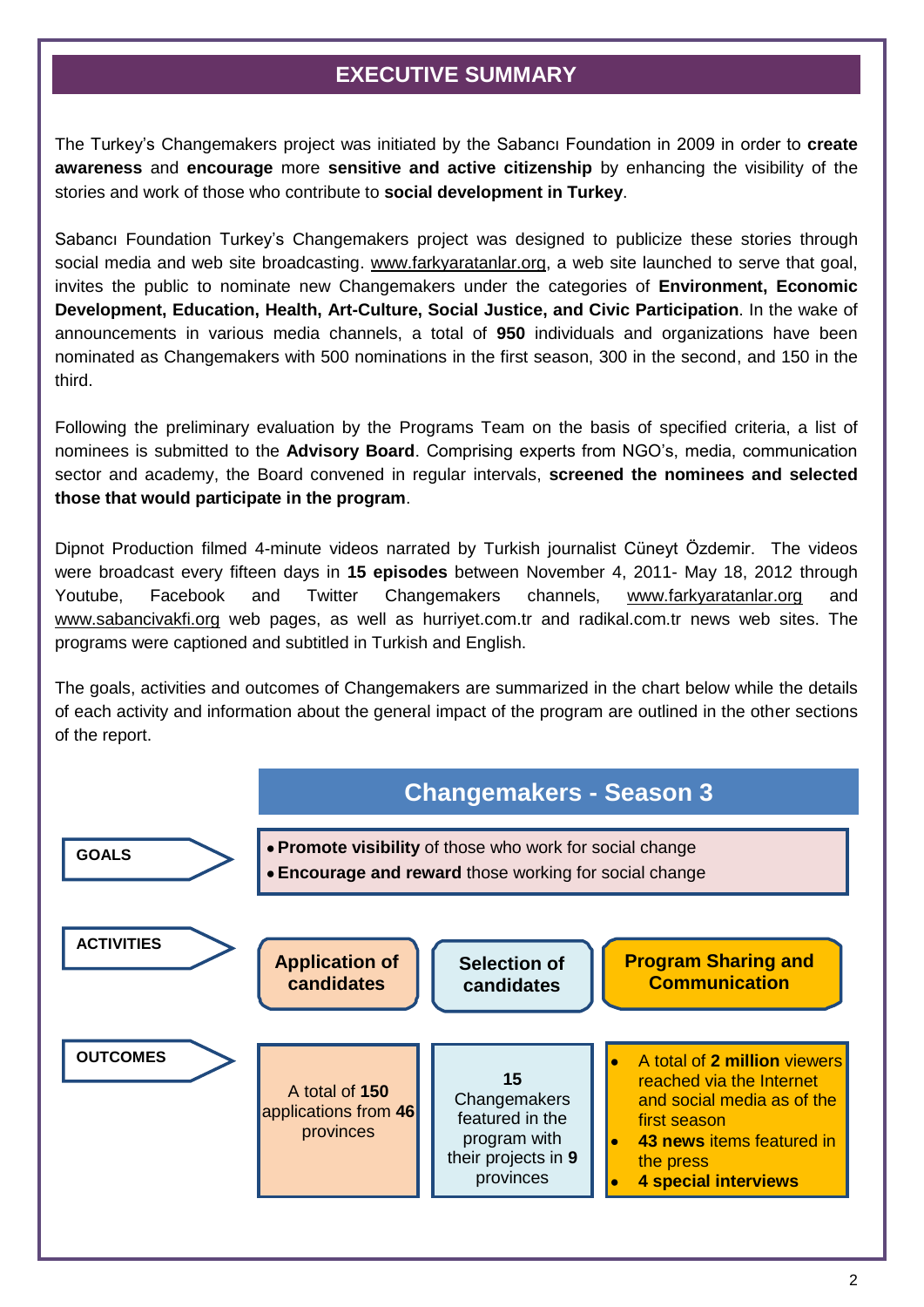#### **OUTCOMES:**

- **Sabancı Foundation** contributed to the allocation of more media space for civil society initiatives.
- **Turkey's Changemakers earned credibility; the name of Sabancı Foundation has provided an essential reference; and a positive impact has been achieved** in the aftermath of the program, **particularly in terms of relations with decision makers**.
- **Sabancı Foundation gained experience creating video productions to be shared via the Internet and social media. The program attracted 40.000 followers through social media,** reaching nearly 2 million viewers.
- **Turkey's Changemakers** included projects that received support from Sabancı Foundation's Social Development Grant Program, which led to the visibility of the **projects vis-a-vis broader masses**.
- The program brought to light substantial initiatives by **teachers and academicians in their local communities in Turkey**.
- Regular announcements and communication efforts **increased the visibility of the Sabancı Foundation initiatives in the civil society arena.**
- **Increasing visibility through the project made an immense contribution to the work of Changemakers.** While many declared an increase in funds and volunteers, they noted that the program created new opportunities for collaboration.
- **Broadcasting each episode with English subtitles** was an important step with regard to **publicizing the program in the international arena**.
- The current evaluation report comprises the main activities, output and appraisal of Turkey's Changemakers- Season 3, implemented during the November 2011- May 2012 period. Detailed information is provided under the subsequent headings:

## **Activities and Outcomes:**

- o Application Process
- o Selection of Candidates
- o Program Production and Communication

#### **Impact:**

- o For Changemakers
- o For the Public
- o For Sabancı Foundation



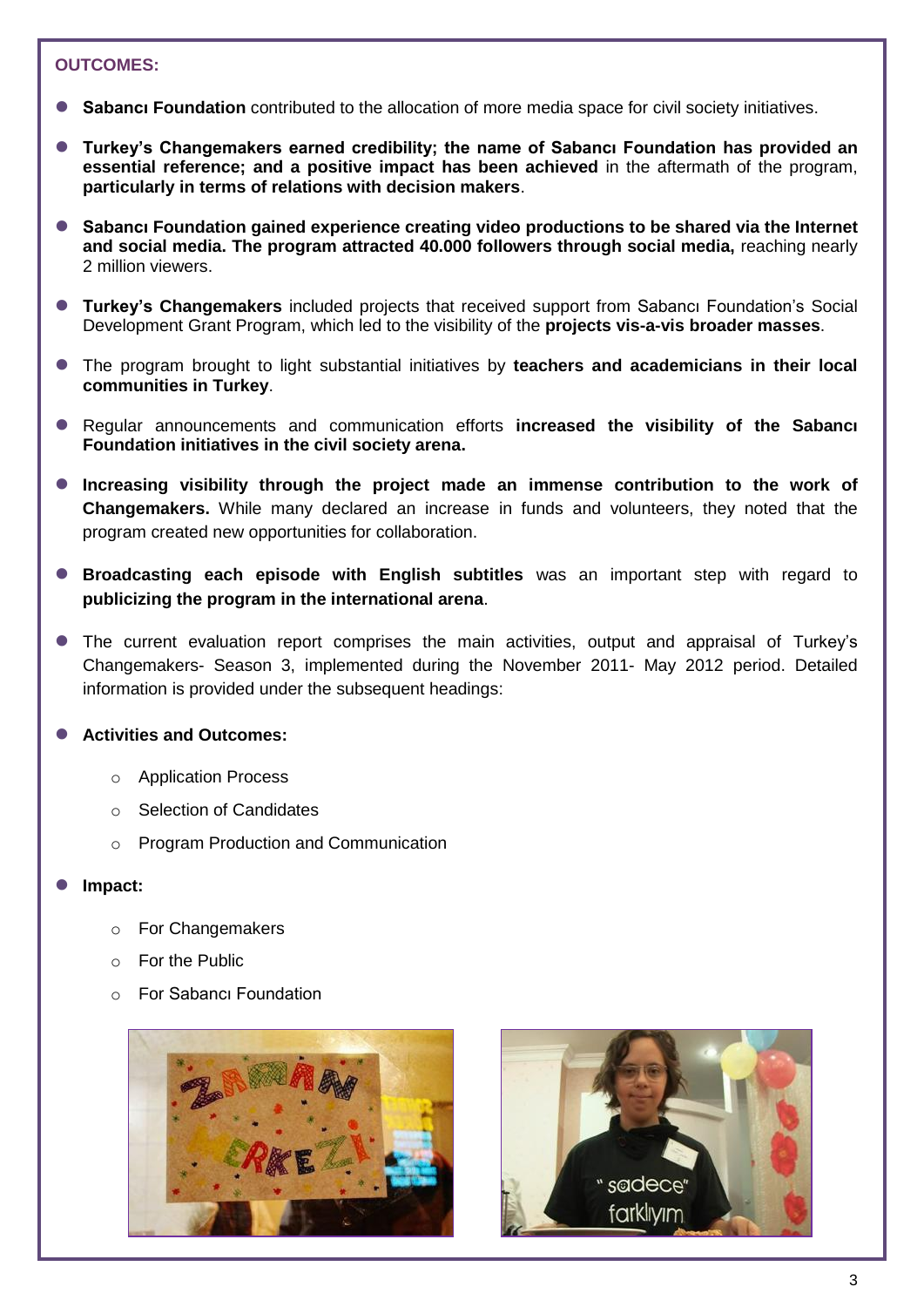# **APPLICATION PROCESS**

#### **Activities and Outcomes**

- Calls for applications were issued on a regular basis via Turkey's Changemakers web, Facebook and Twitter pages.
- Sabancı Foundation **called for applications for Changemakers via mail groups** consisting of project representatives from NGO's who receive support from the Foundation.
- The Programs Team **kept track of current news and events**, directing eligible Changemakers to the program web site to file an application.
- A **total of 950 individuals** from **67 provinces** of Turkey were nominated. The program attracted **500 applications** from **54 provinces** in its **1 st season**, followed by **300 and 150 applications** from **48 and 46 provinces** respectively in its 2<sup>nd</sup> and 3<sup>rd</sup> seasons.
- In the  $3^{rd}$  season:
	- o **Most of the applications** came from **the Marmara Region** with total of 69 applications**,** followed by **the**  Mediterranean Region with 30 applications.
	- o **The lowest number of applications** came from **the Black Sea Region** with 7 applicants.
	- o **The highest number of applications** came from **Istanbul, Adana and Ankara provinces,** which stand as the major players in Turkey in terms of socioeconomic development.
	- o **The most common category of work** was **education,** followed by civic participation and social justice.
	- o **Health** attracted **the least number of applications.**



#### **Season 3 Analysis:**

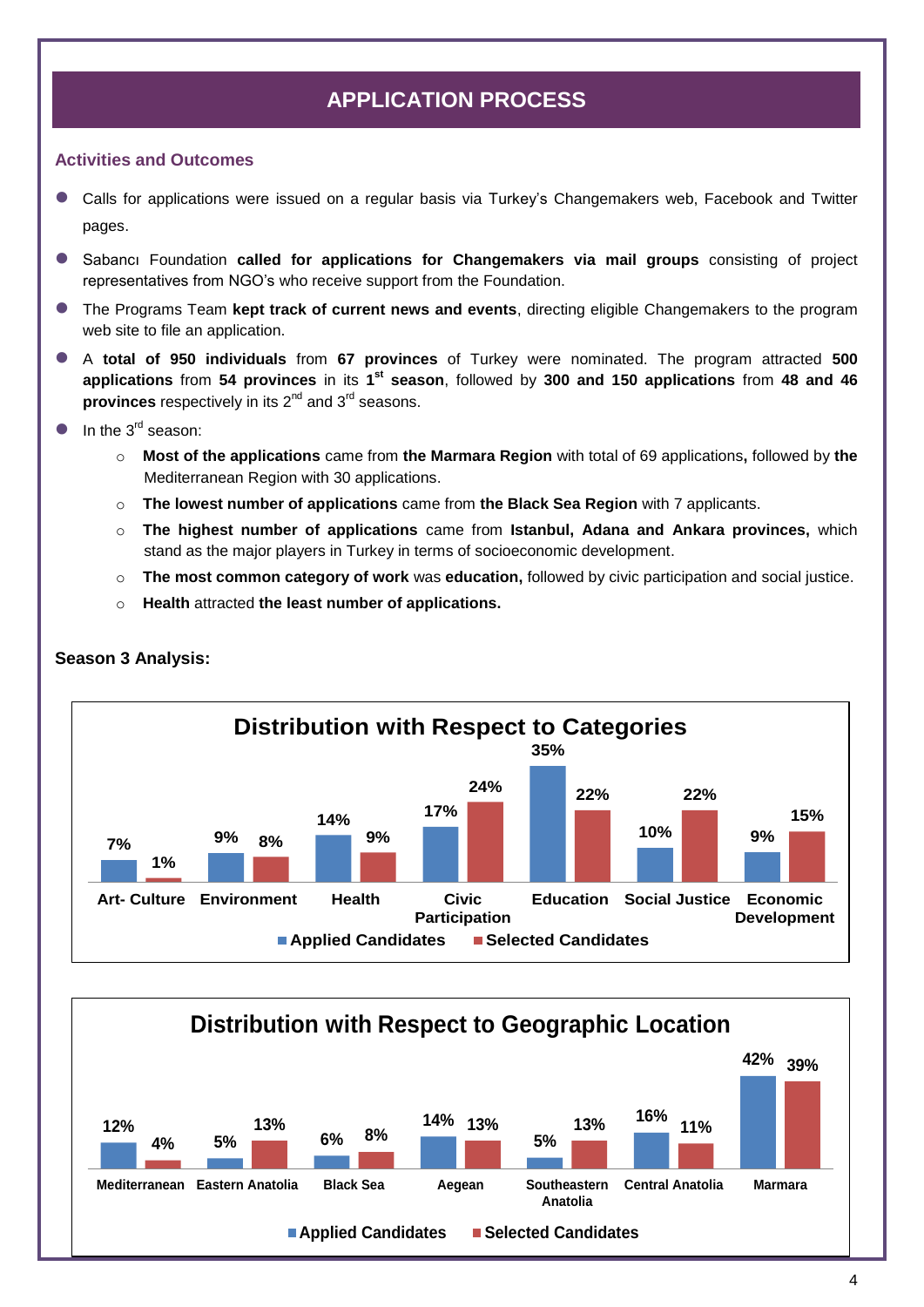## **SELECTION OF CANDIDATES**

#### **Activities and Outcomes**

- The candidates were subject to a **preliminary evaluation** process based on basic selection criteria by the **Programs Team** (Dipnot Production and Sabancı Foundation)**:** 
	- o **Personal Profile:** Has a social entrepreneurship spirit, honest and trustworthy, has an inspiring story
	- o **Quality of Work:** Has a creative approach, solves 'old problems with new methods', has replicable programs
	- o **Themes:** Environment, education, economic development, art- culture, health, social justice, civic participation
- Following the preliminary evaluation, a **pool of nominees** and **nominee profile information** was submitted to the Advisory Board. The members of the **Advisory Board** were carefully selected to **represent civil society, media, communication sector and academy**:
	- o **Ayşen Özyeğin,** Mother Child Education Fdn. o **Hülya Denizalp,** Açık Radio o **Itır Erhart,** Adım Adım o **Korel Göymen,** Sabancı University o **Osman Kavala,** Anadolu Cultural Association o **Tosun Terzioğlu,** Sabancı University o **Yekta Kopan,** NTV o **Yörük Kurtaran,** Community Volunteers Fdn. o **Zerrin Koyunsağan,** Sabancı Foundation o **Zeynep Meydanoğlu,** ASHOKA
- **15** Changemakers appeared on the show with their projects taking place in **9 provinces.**
- Selected candidates carried out most of the work in Marmara region followed by Eastern Anatolia.
- **Civic participation** stood out in **the breakdown of selected themes.** No candidates were selected in the art-culture, health and environment categories.
- **As for gender breakdown**, 4 of the 15 selected candidates were females, 4 were males and 7 were projects and organizations.
- With regard to the profile of professions, excluding the 7 projects and organizations, the majority of Changemakers had noticeably focused on the education sector in resonance with previous seasons. The breakdown of professions was as follows:
	- o **38% educators**

(Academicians and teachers)

- o **38% other professions**
- o **25% NGO workers** (Staff from associations, foundations, cooperatives; founder or president)

|                | Season 5- Changemakers                                   | <b>Project Field</b> |  |
|----------------|----------------------------------------------------------|----------------------|--|
|                | Abbas Türnüklü<br>Education                              |                      |  |
| $\mathfrak{p}$ | <b>AtiYouth and Sports Club Association</b>              | Civic Participation  |  |
| 3              | Ayşegül Güzel                                            | Civic Participation  |  |
| 4              | Celal Karadoğan                                          | Social Justice       |  |
| 5              | Enver Özkahraman                                         | Economic Development |  |
| 6              | <b>Young Voice of Ercis</b>                              | Civic Participation  |  |
| 7              | Association of Persons with Visual<br><b>Impairments</b> | Civic Participation  |  |
| 8              | <b>Istanbul'a Çık</b>                                    | Civic Participation  |  |
| 9              | Izev - Down Cafe                                         | Civic Participation  |  |
| 10             | <b>Life in May Cooperative</b>                           | Education            |  |
| 11             | Mehmet Münir Cura                                        | Civic Participation  |  |
| 12             | <b>Melahat Aydın</b>                                     | Education            |  |
| 13             | Meral Kekeçoğlu<br>Economic Development                  |                      |  |
| 14             | <b>Nurcan Baysal</b>                                     | Social Justice       |  |
| 15             | <b>Sulukule Children's School of Art</b>                 | Social Justice       |  |

 **Season 3- Changemakers Project Field**

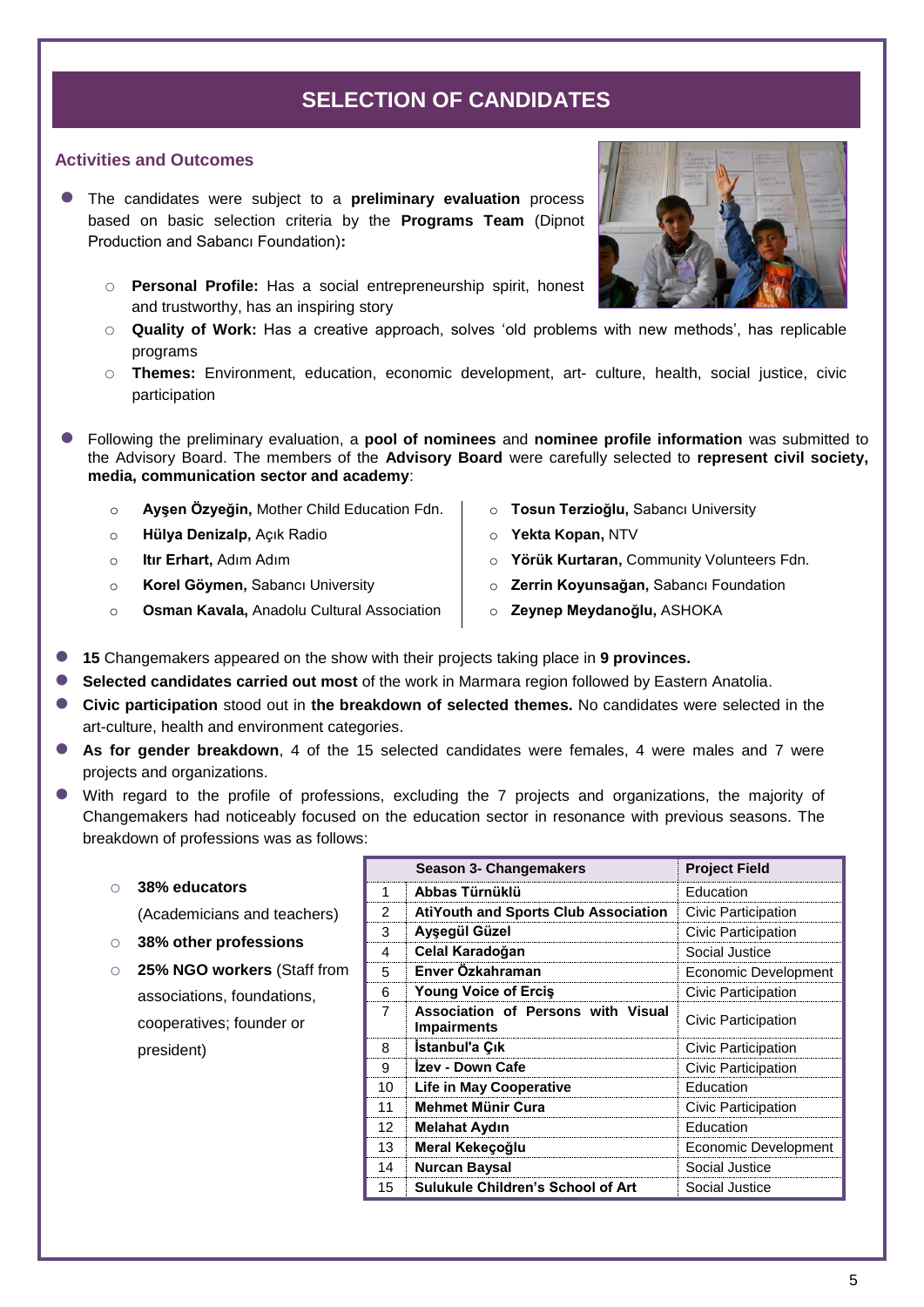#### **Cumulative Analyses:**







## **Map of Turkey's Changemakers:**

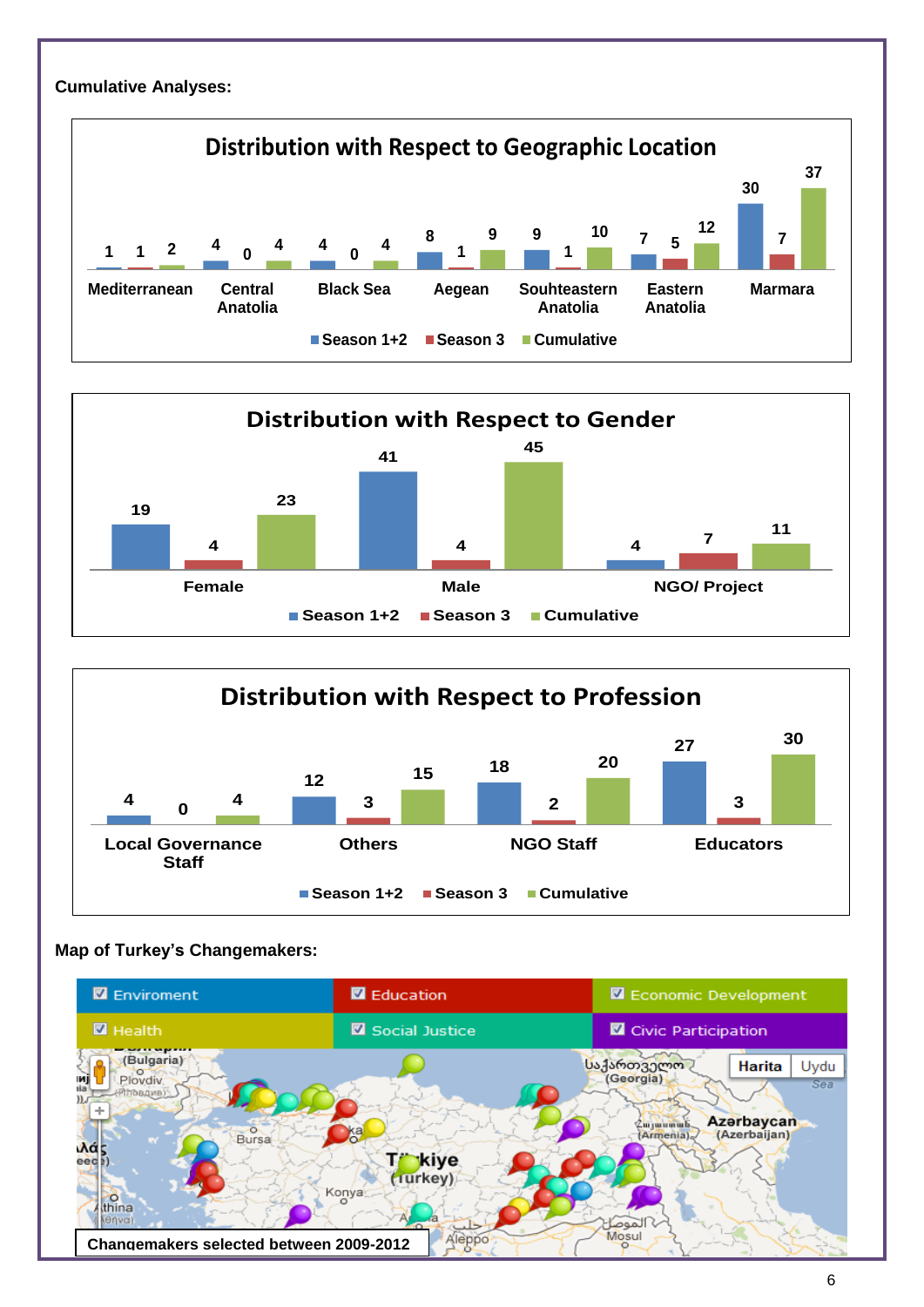## **PROGRAM PRODUCTION AND COMMUNICATION**

#### **Activities and Outcomes**

- Over the course of 3 seasons, a total of **50 pages** of program text were written, **11.000 km of distance** was covered, **150**  individuals were **interviewed,** and **15 new videos** were produced.
- On March 8, International Women's Day; May 16, Disability Awareness Week; and May 19, Youth and Sports Festival, all Changemakers operating in these areas have been highlighted through **Special Episodes.**



- In June, July and August of 2012 **"Changemakers- Before& After"** initiative was launched, re-visiting some of the former Changemakers to report on their new developments since first being filmed.
- The 20-minute long videos from the 1st season were shortened and broadcast anew.
- The texts have were **translated into English**, **captions were added** to the videos and **broadcast** weekly **in Turkish and English** throughout the season, on *[www.farkyaratanlar.org](http://www.farkyaratanlar.org/) [www.sabancivakfi.org,](http://www.sabancivakfi.org/) [www.hurriyetdailynews.com,](http://www.hurriyetdailynews.com/)* Facebook, Twitter and Youtube pages. Furthermore, *[www.hurriyet.com.tr](http://www.hurriyet.com.tr/)* and *[www.radikal.com.tr](http://www.radikal.com.tr/)* circulated news about the program.
- **4 special interviews** that were broadcast via national press reached a total of **3.3 million** readers.
- A **DVD** comprised of Season 3 episodes was shared in various events with **nearly 450 people including representatives from the public sector, NGOs, media and private sector**.
- A total of **17 press bulletins** pertaining to Season 3 of Changemakers were released. Written **press** featured **43 news stories while 26** Changemakers news stories were published on **Internet news portals**.
- **The closing event** was held on **May 23, 2012** with **230** participants**. Journalist** Cüneyt Özdemir hosted **Sabancı Foundation Chairman** Güler Sabancı and 17 Changemakers two of which were from previous seasons in his show 5N1K during live broadcast on CNN Turk**.**
- The program was publicized **in English in Alliance** magazine in June, 2012.
- As Season 3 of Sabancı Foundation's Changemakers came to a conclusion, a meeting was held on May 23, 2012 to **introduce Changemakers to one another, and to allow sharing of experiences and program development suggestions and building collaborative relations**.
- **Social media content** was **managed professionally. 15-day content plans** were created, with **two entries of content** (photos, videos and inspirational quotes) shared on Twitter and Facebook on a daily basis.
- **Approximately 2 million people** viewed Turkey's Changemakers videos since 2009- nearly **500.000 of these views were achieved during** Season 3.
- The decision to broadcast solely through internet and **social Media yielded positive results in terms of the number of social media followers and interaction**, as displayed in the following table: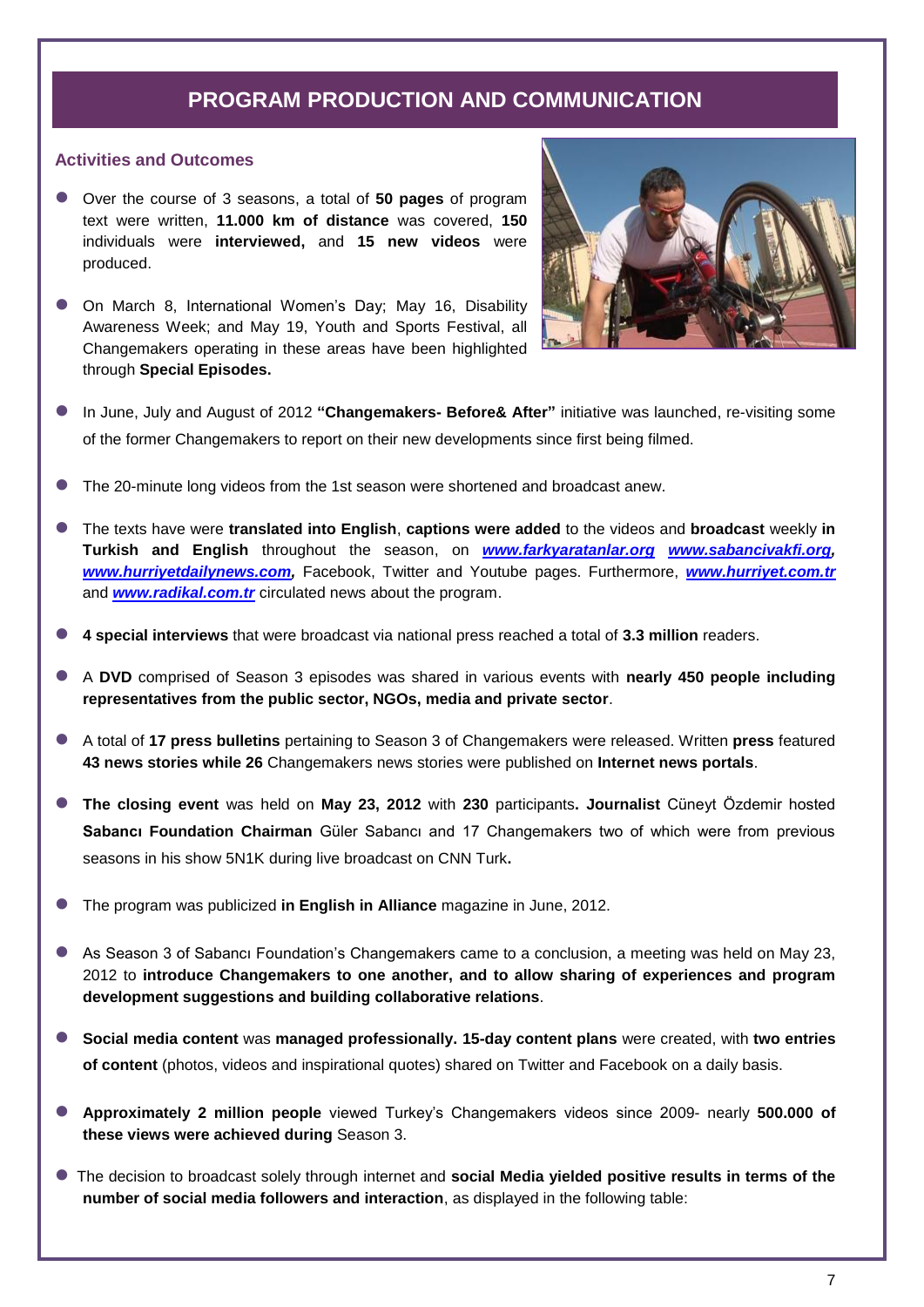|                                      | <b>Beginning of</b><br>Season 3<br>(26.09.2011) | End of Season 3<br>(06.06.2012) | <b>Increase in Percentage</b> |                                                      |  |
|--------------------------------------|-------------------------------------------------|---------------------------------|-------------------------------|------------------------------------------------------|--|
| Facebook<br><b>Followers</b>         | 8.774                                           | 32.788                          | 274%                          |                                                      |  |
| <b>Twitter Followers</b>             | 2.971                                           | 7.512                           | 153%                          |                                                      |  |
| <b>Total Video</b><br><b>Viewing</b> | 943.641                                         | 1.432.456                       | 52%                           |                                                      |  |
| Facebook<br><b>Comments</b>          | 139*                                            | 496                             | 257%                          | *Measurement of                                      |  |
| <b>Facebook Likes</b>                | 832*                                            | 5.475                           | 558%                          | interaction on<br>Facebook began as of<br>4.12.2011. |  |
| Facebook<br><b>Sharing</b>           | $143*$                                          | 1.138                           | 696%                          |                                                      |  |

**Total of 3 Seasons (As of June 6, 2012):** 

| <b>NUMBER OF FOLLOWERS, SITE VISITS AND VIEWERS</b> |                                               |           |  |  |  |  |
|-----------------------------------------------------|-----------------------------------------------|-----------|--|--|--|--|
|                                                     | Youtube                                       | 181       |  |  |  |  |
| <b>Social Media Followers</b>                       | <b>Twitter</b>                                | 7.512     |  |  |  |  |
|                                                     | Facebook                                      | 32.788    |  |  |  |  |
|                                                     | <b>Total Number of Social Media Followers</b> | 40.481    |  |  |  |  |
|                                                     | Sabancivakfi.org                              | 47.430    |  |  |  |  |
| <b>Page Visits</b>                                  | Farkyaratanlar.org                            | 141.959   |  |  |  |  |
|                                                     | Dipnot.tv                                     | 158.102   |  |  |  |  |
|                                                     | <b>Total Number of Visits</b>                 | 347.491   |  |  |  |  |
|                                                     | <b>CNNTürk Video Viewing</b>                  | 50.280    |  |  |  |  |
|                                                     | Farkyaratanlar.org                            | 182.194   |  |  |  |  |
|                                                     | Hürriyet.com.tr and radikal.com.tr            | 221.674   |  |  |  |  |
| <b>Video Viewership</b>                             | <b>Social Media</b><br>(Youtube and Facebook) | 397.263   |  |  |  |  |
|                                                     | <b>Hurriyetdailynews</b>                      | 581.045   |  |  |  |  |
|                                                     | <b>Total Number of Video Viewership</b>       | 1.432.456 |  |  |  |  |
| <b>TOTAL</b>                                        | 1.820.428                                     |           |  |  |  |  |